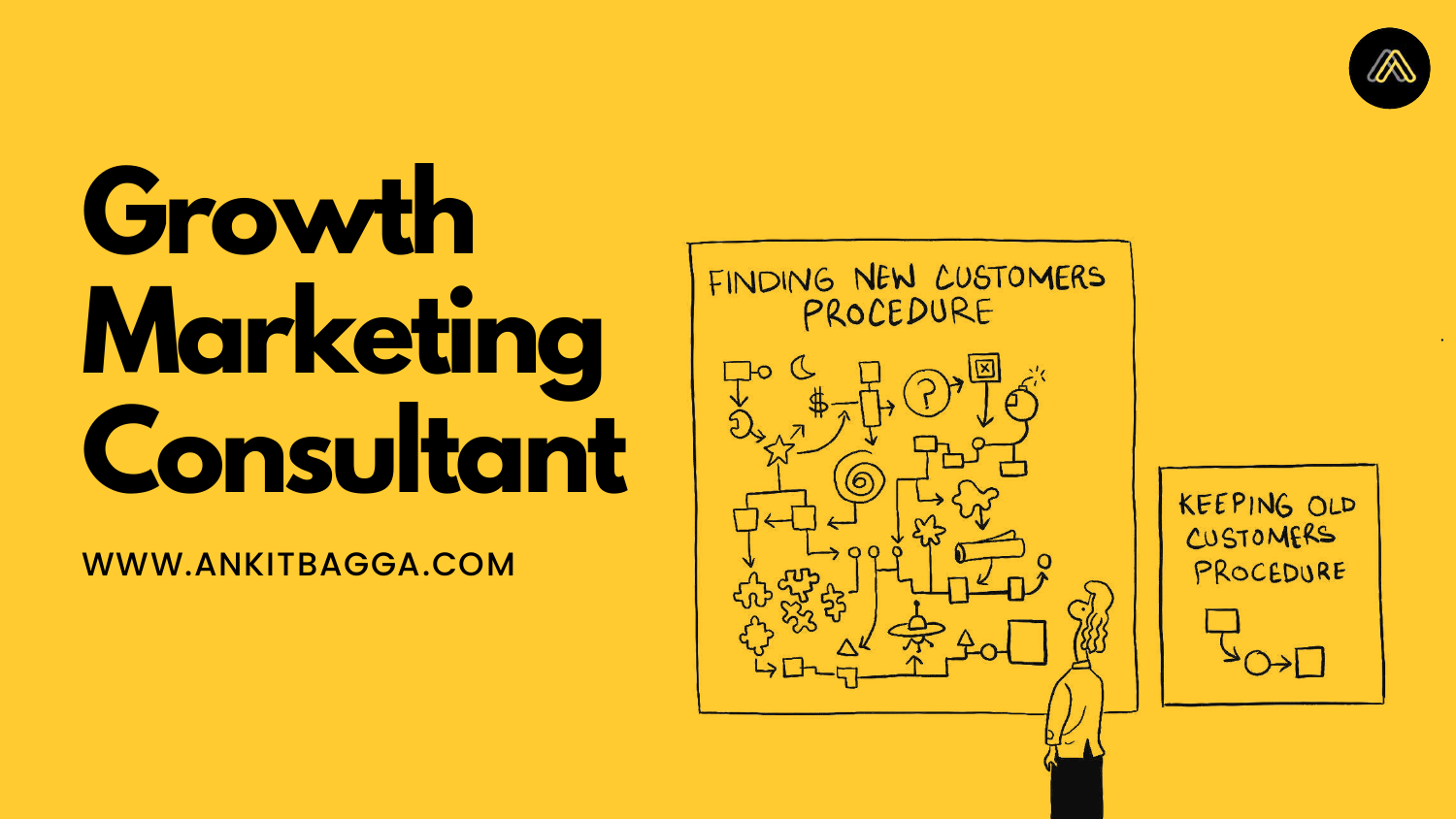### **What if acquiring customers for your startup was simple?**



You have a product. Maybe you even have some loyal customers. Now you need a way to consistently and profitably acquire new customers...a growth engine.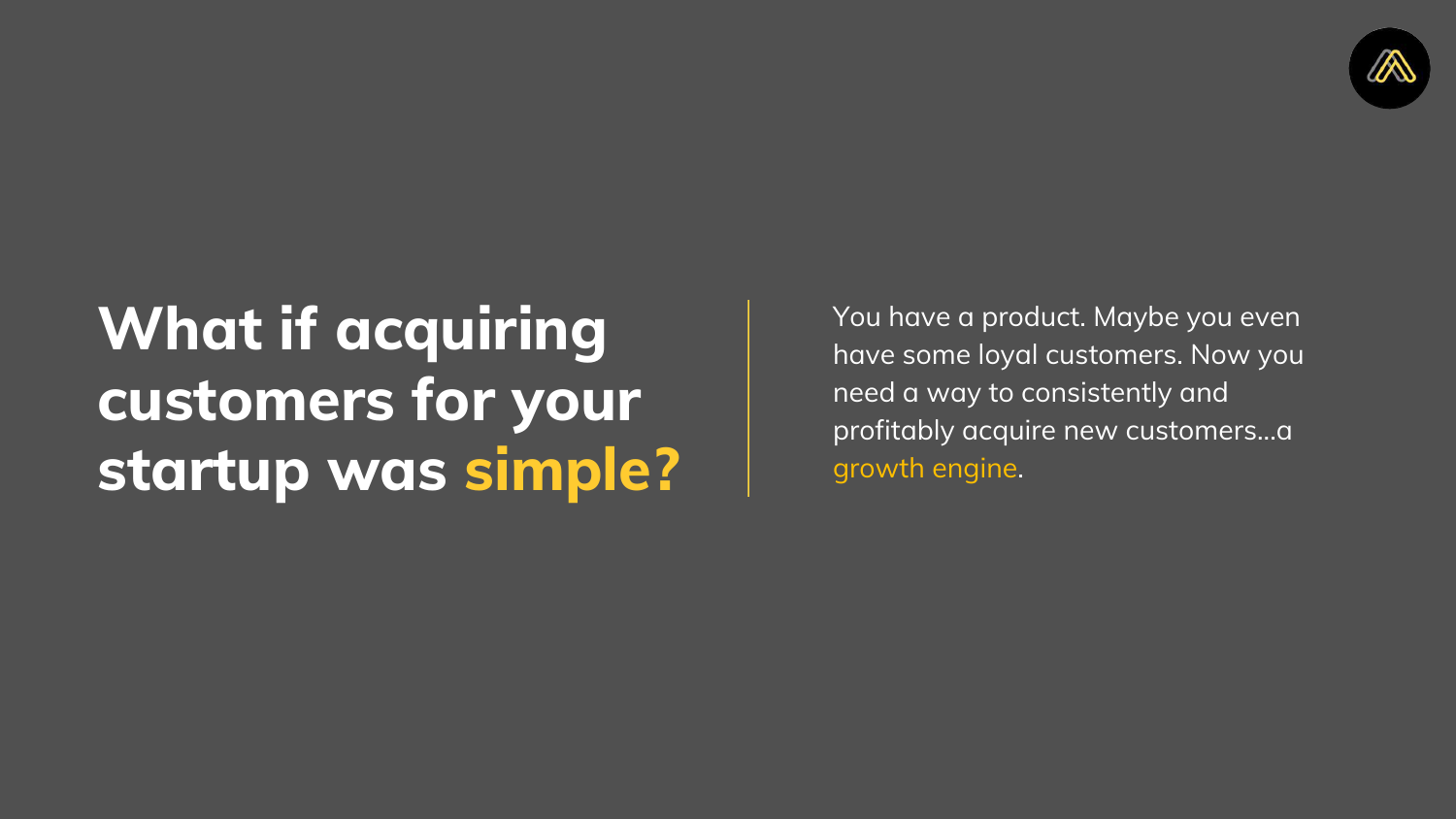I see it happen all the time. Founders pour their time and money into an amazing product.

Then they start "marketing." They try tactic after tactic, but nothing works.

The harsh reality: **Acquiring customers** is one of the hardest challenges startups face.



## **Most startups fail because they can't crack customer acquisition**

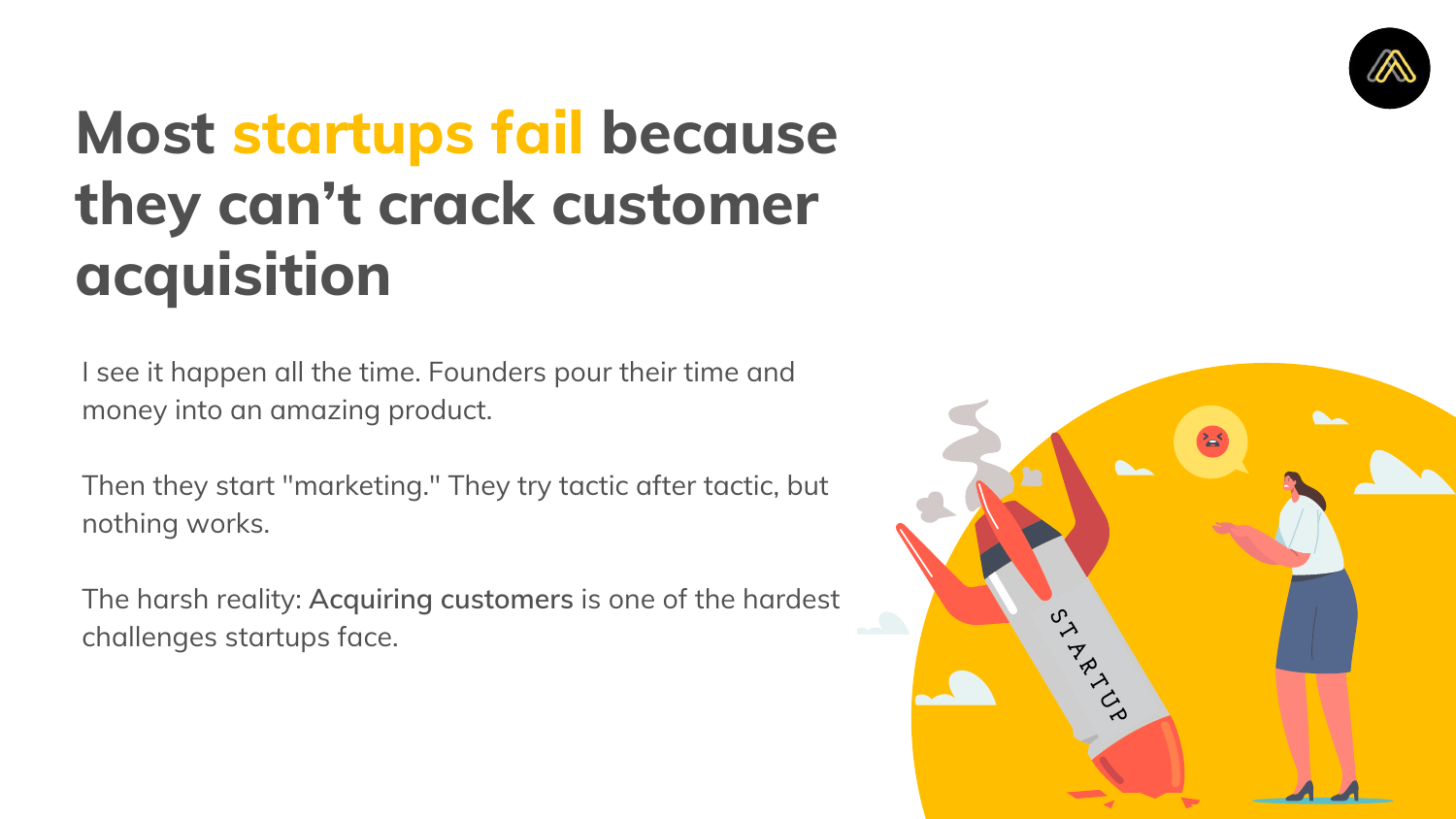# **And the problem is;**

- $\bullet$
- 
- 
- 



There are hundreds of marketing channels and tactics to try. Deciding where to focus is overwhelming

It's more expensive and more complicated than ever to acquire customers through paid channels and takes a lifetime to get some considerable organic traffic

Even if you find a channel that allows you to reach your ideal customers, they often don't understand the value of your product—and they buy from a competitor

The few sales you are able to produce are unprofitable and you can't afford to scale your efforts.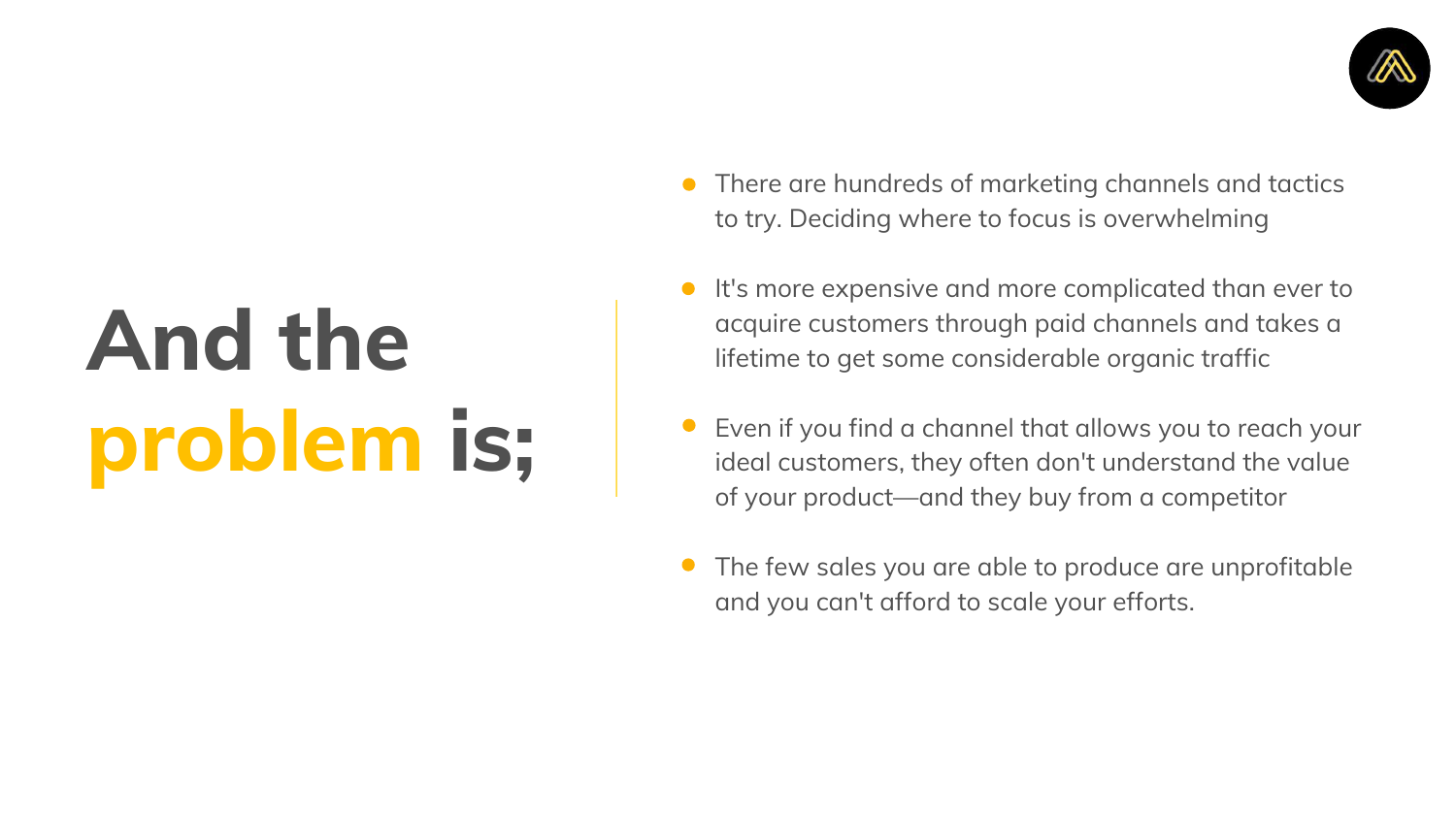#### **You need a way to consistently acquire customers — I call this a "growth engine"**

- **Meaningful growth: A constant and predictable flow of customers to grow revenue.**
- **Profitability and efficiency: Acquire customers profitably so you can reinvest back into your engine and scale.**
- **Focus: Most companies scale using just one growth channel. You'll be able to align your team and resources around the highest-leverage strategy for your company, freeing you up to run the rest of the business.**
- **Peace of mind: Have confidence knowing you're prioritizing the right initiatives and have the expertise of a veteran growth marketer guiding you.**



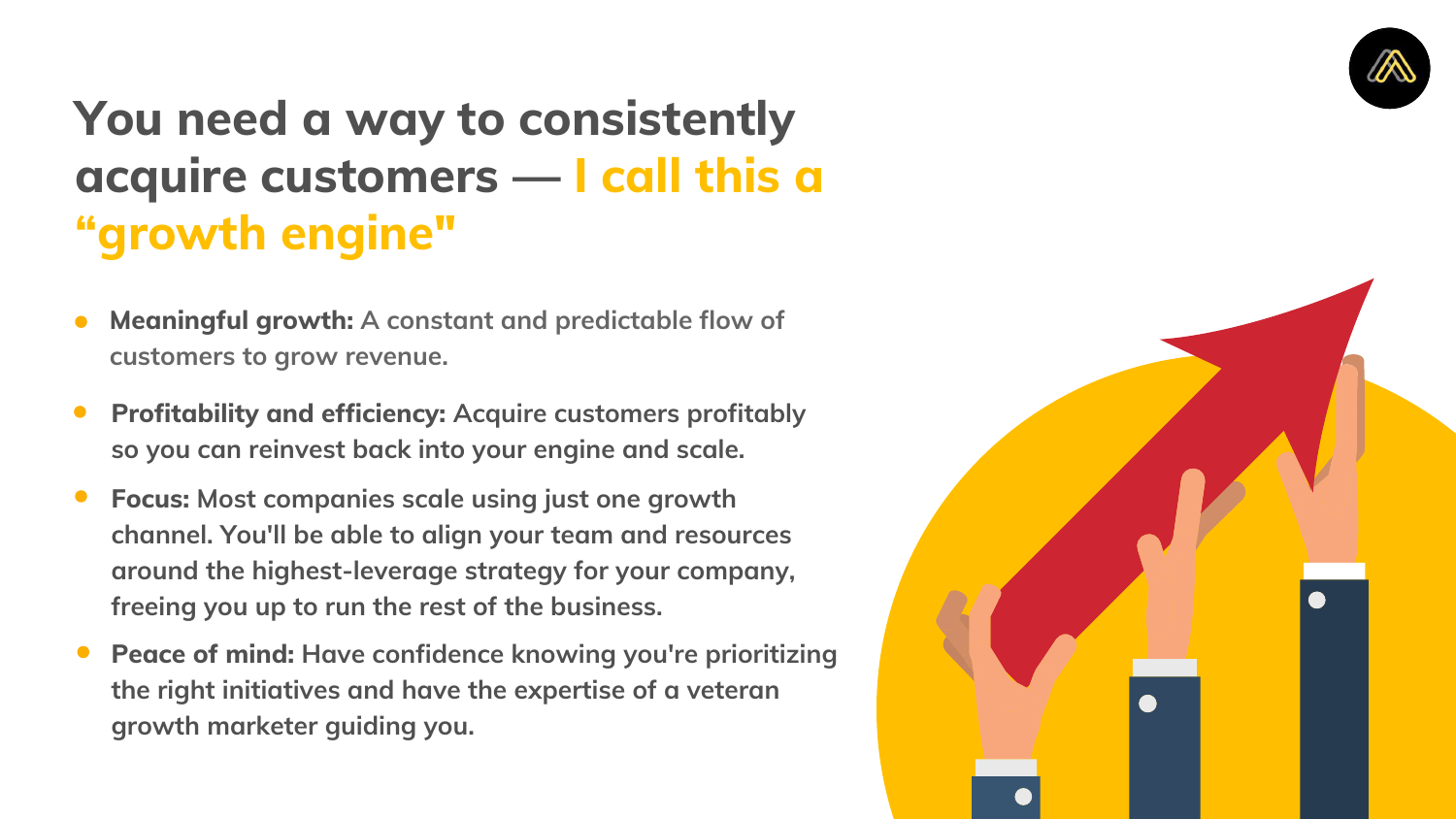## **3 components of a "Growth Engine"**





#### **Growth Audit**

A Growth Audit is a website audit, marketing audit, SEO audit, email audit, PPC audit, analytics audit, and a competitor audit all wrapped into one.

#### **Growth Strategy Growth Funnel**

A Growth Strategy identifies different stages of product awareness in the buying journey and strategizes tailored ad copies, landing pages, nurturing email sequences.







Using industry best practices and tailored conversion rate optimization tactics, I will help you locate any friction points in the customer journey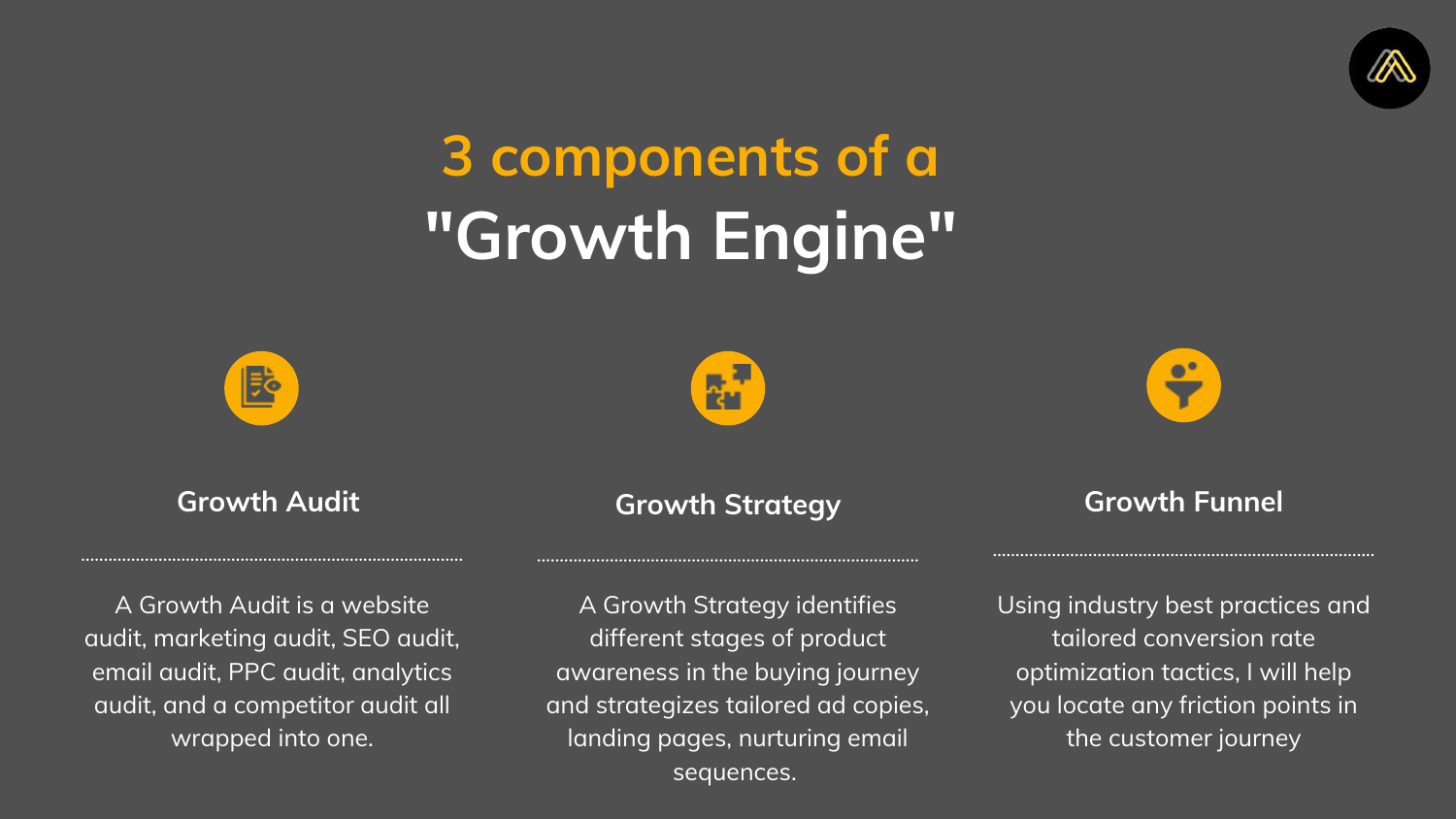- Analytics audit & tracking inspections
- Competition Analysis
- Search Engine Optimization
- Pay-Per-Click Audit
- CRM audit: Email Marketing
- Positioning
- Channel Selection
- Funnel strategy
- Conversion Rate Optimisation





# **How does it work?**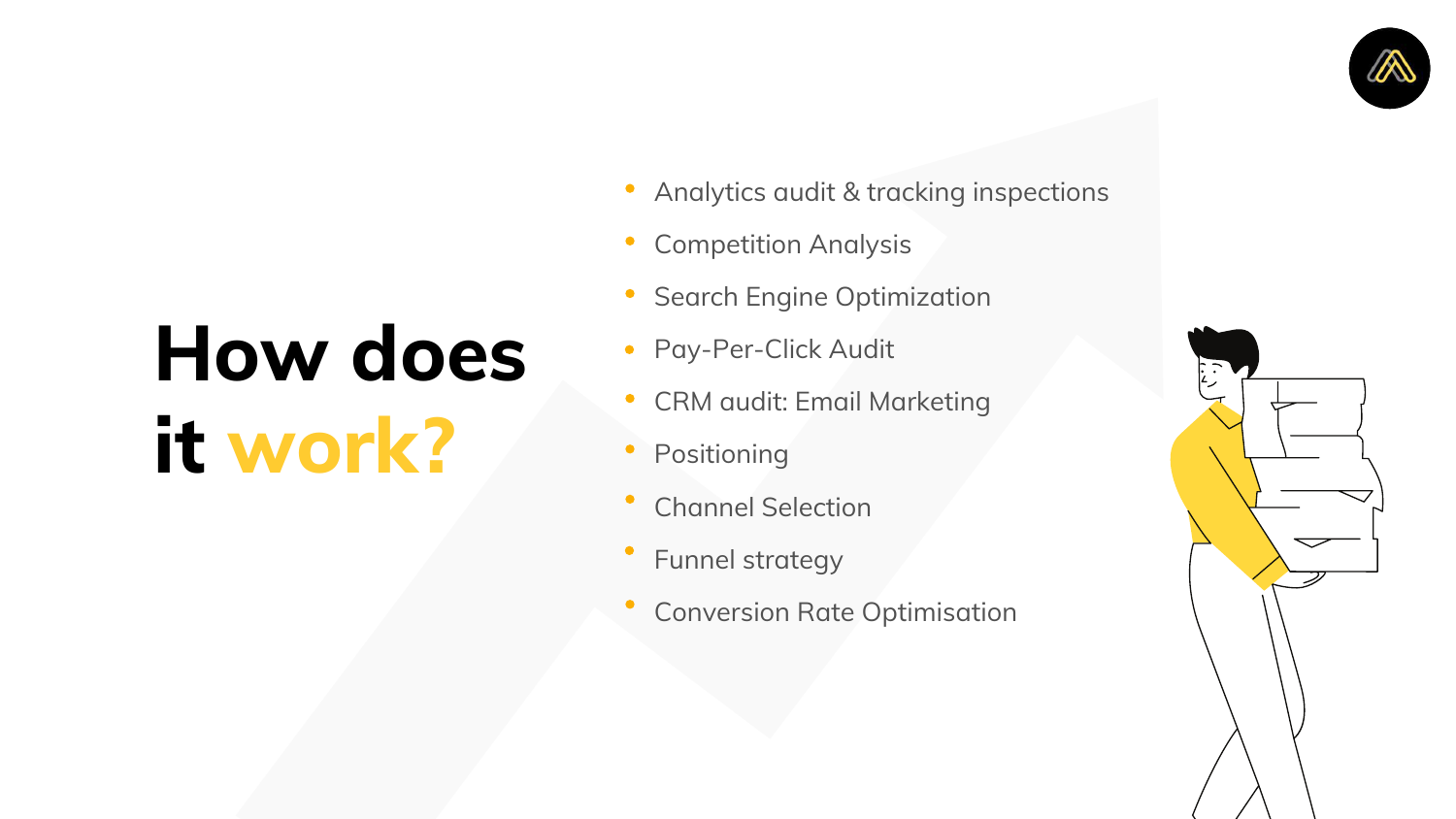#### **Analytics audit & tracking inspections**

Analytics are vital to understanding performance. I'll conduct a thorough analytics audit, including checking your event tracking setup and website performance/visitor engagement.

Proper data tracking lays the foundations for a successful growth marketing strategy.

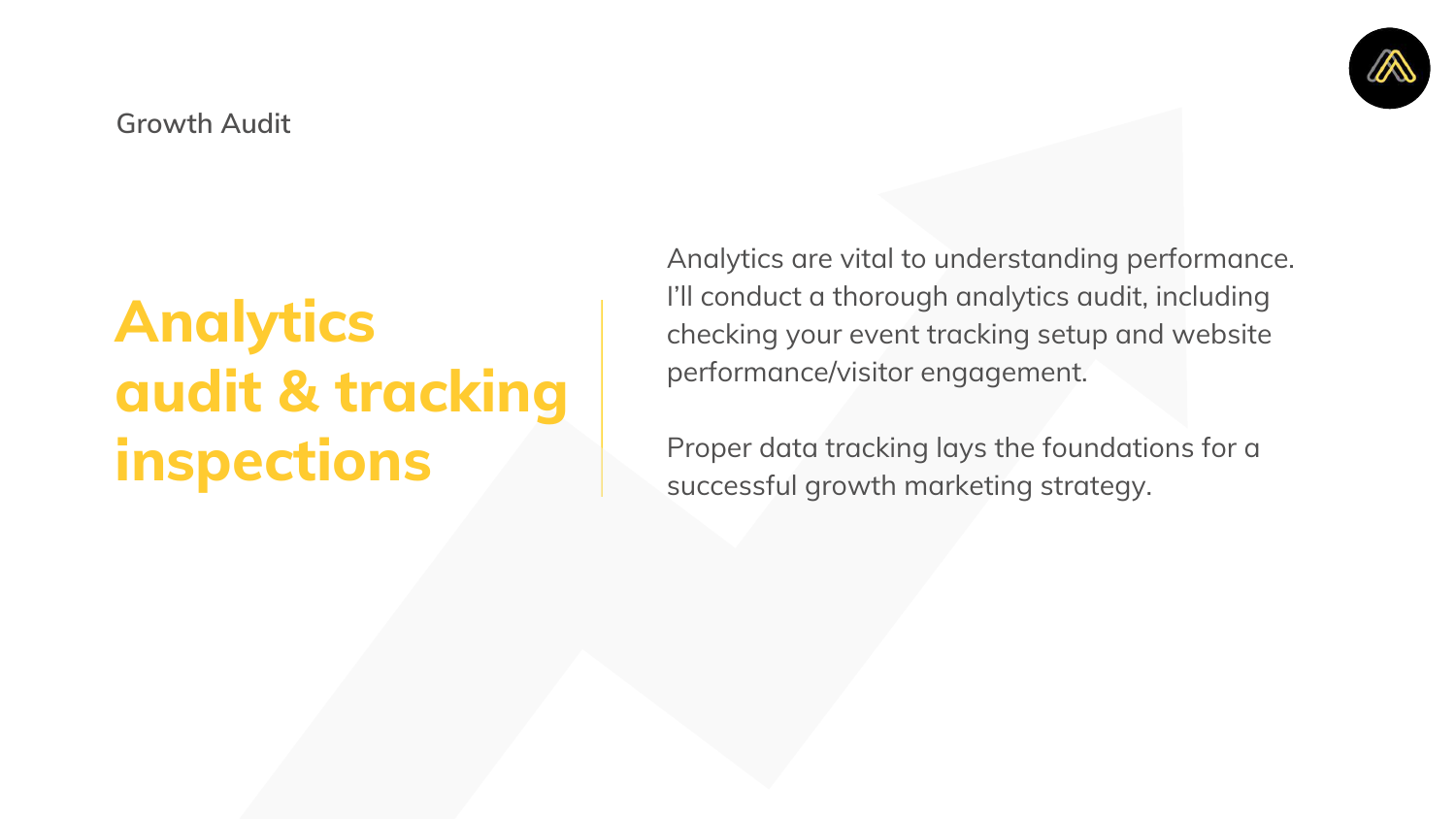#### **Competition Analysis**

Competition analysis shines a light on interesting insights into channels you might not have considered, backlinks worth acquiring, keywords worth ranking or paying for, and more.

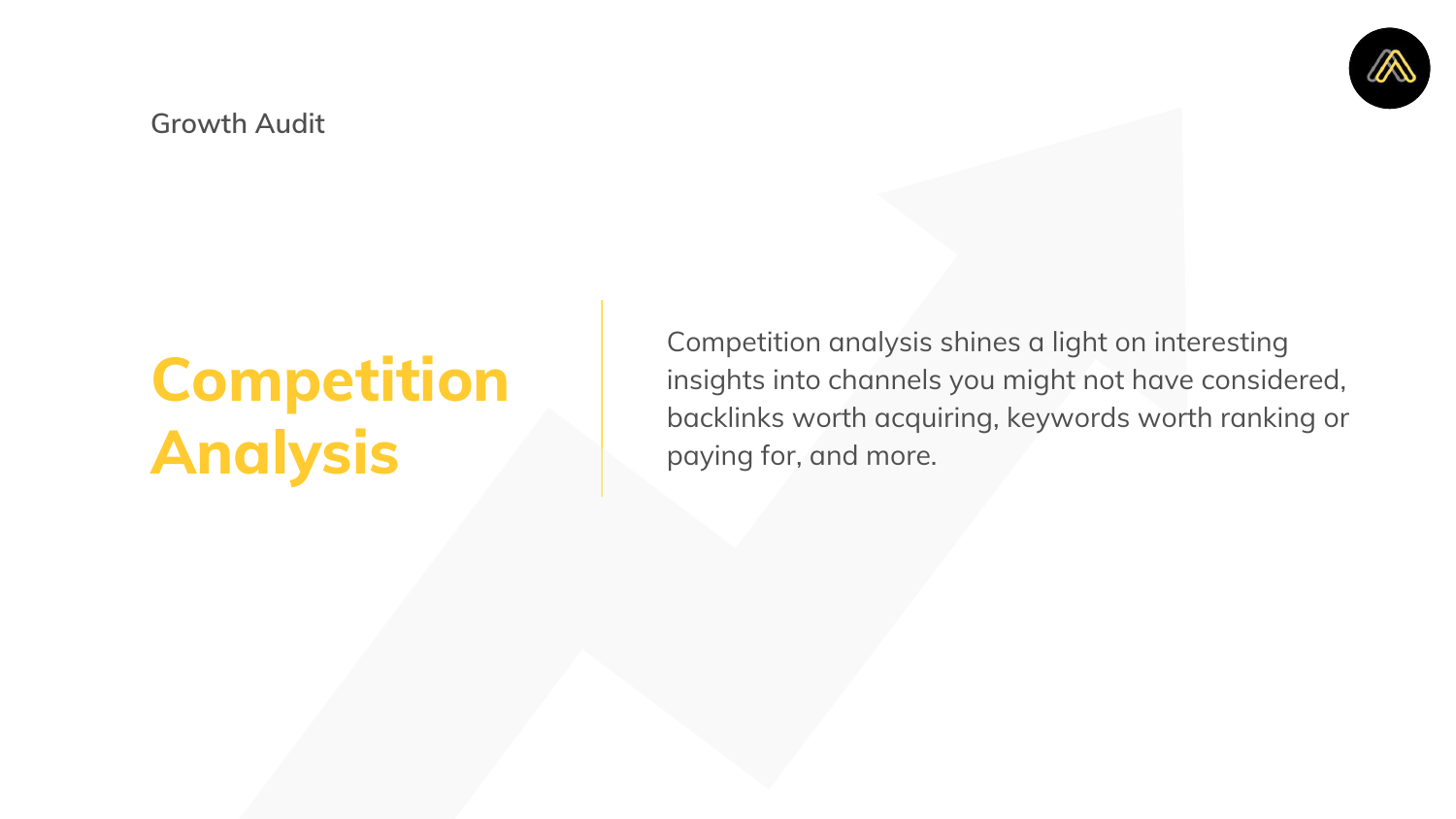#### **Search Engine Optimistaion**

Your search engine optimization (SEO) priorities are unique to your business.

I'll walk you through the SEO audit so you can effectively prioritize and apply technical fixes and content upgrades specific to your website.

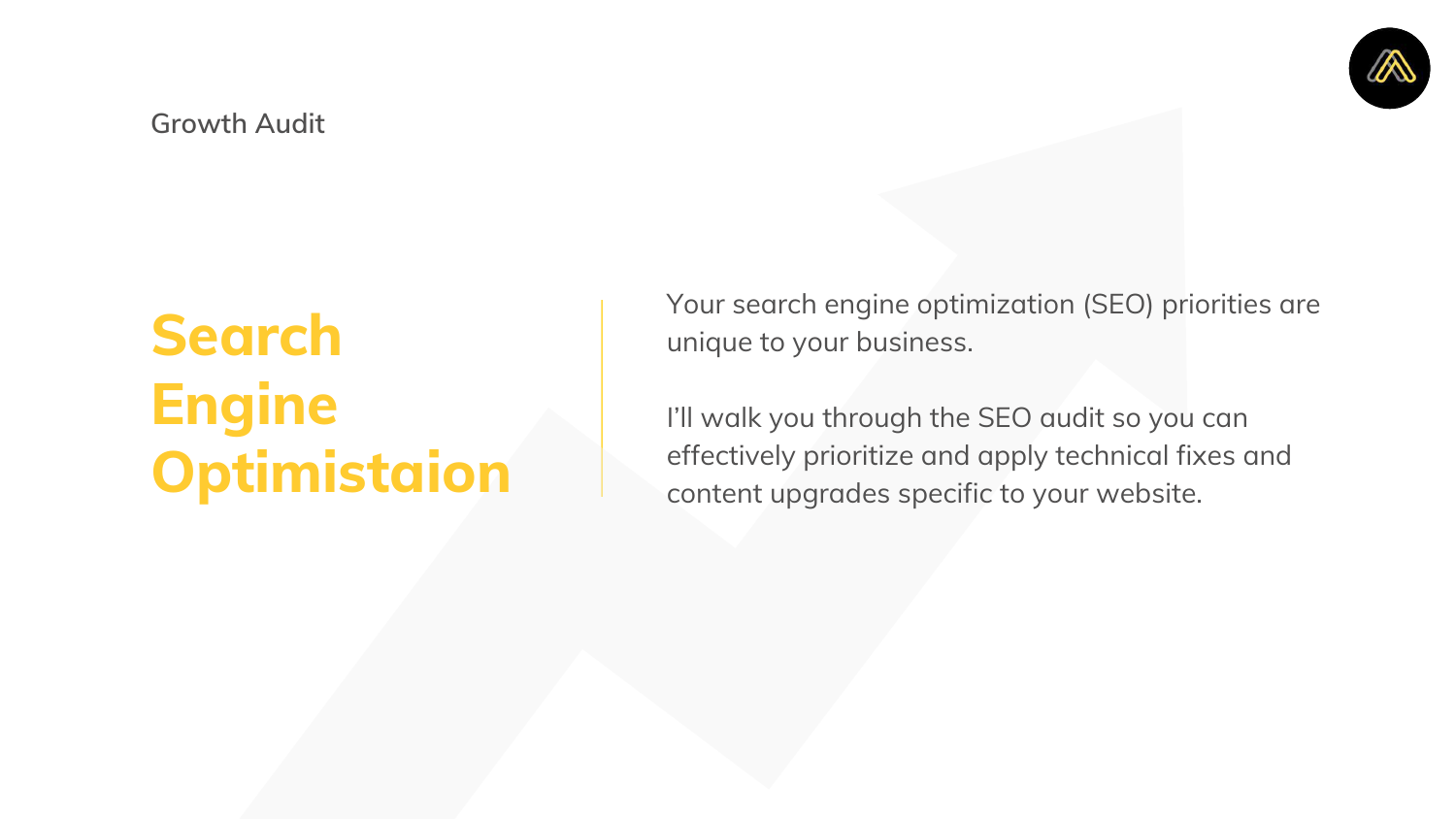### **Pay-Per Click audit**

A pay-per-click (PPC) audit is the single fastest route to enhancing your marketing performance. PPC is hyper-measurable, and any changes you make occur immediately, so you can see the effects in real-time.

The PPC audit will help with the best practices for structuring PPC account and optimizing campaigns for better performance.

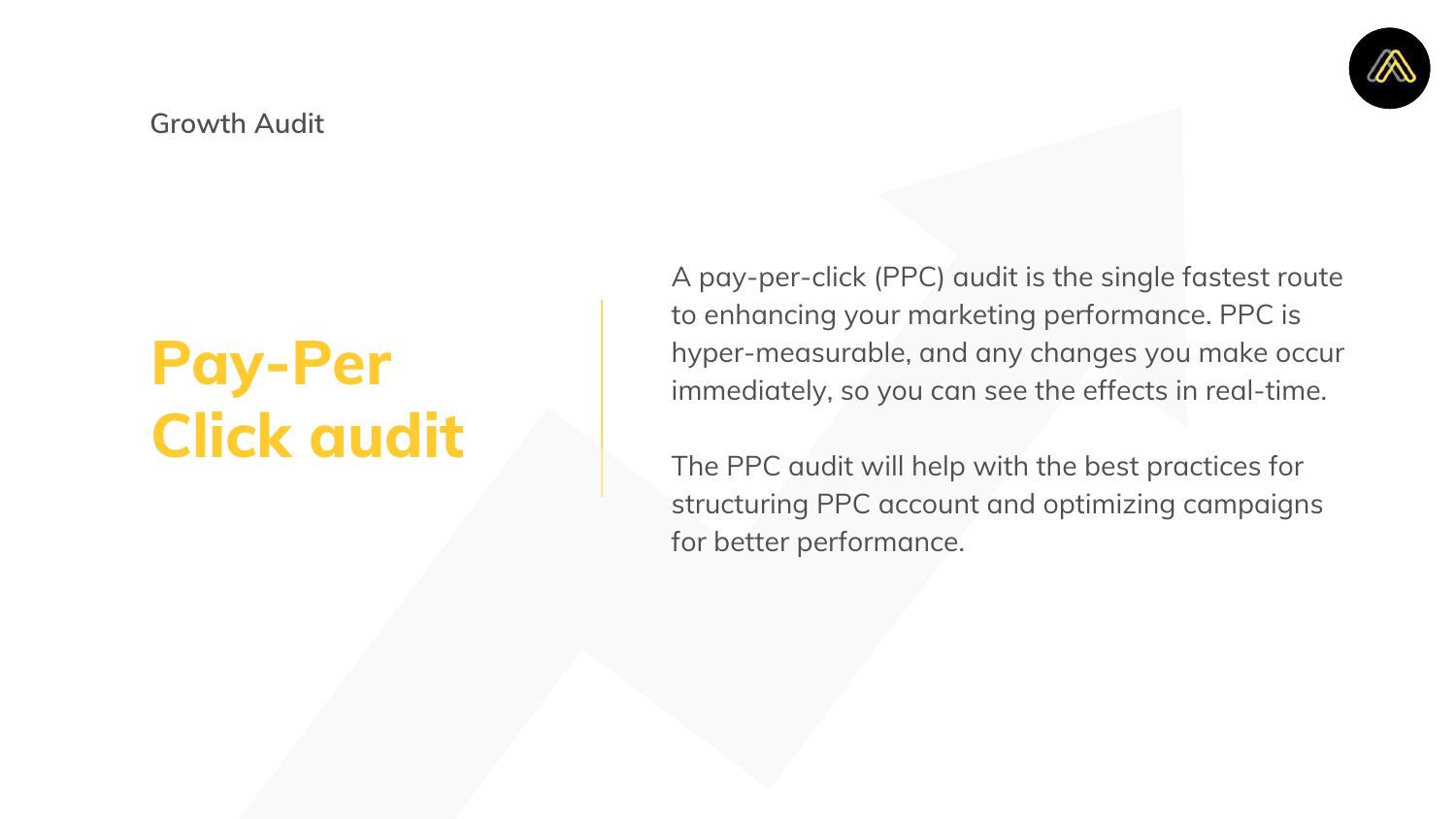#### **CRM audit: Email Marketing**

Email activity is often under-optimized, yet has the potential to be one of the most reliable and cheapest revenue drivers for your business.

Email Audit will help with the technical setup for responsive and can-spam compliant emails to nurture prospects into customers.

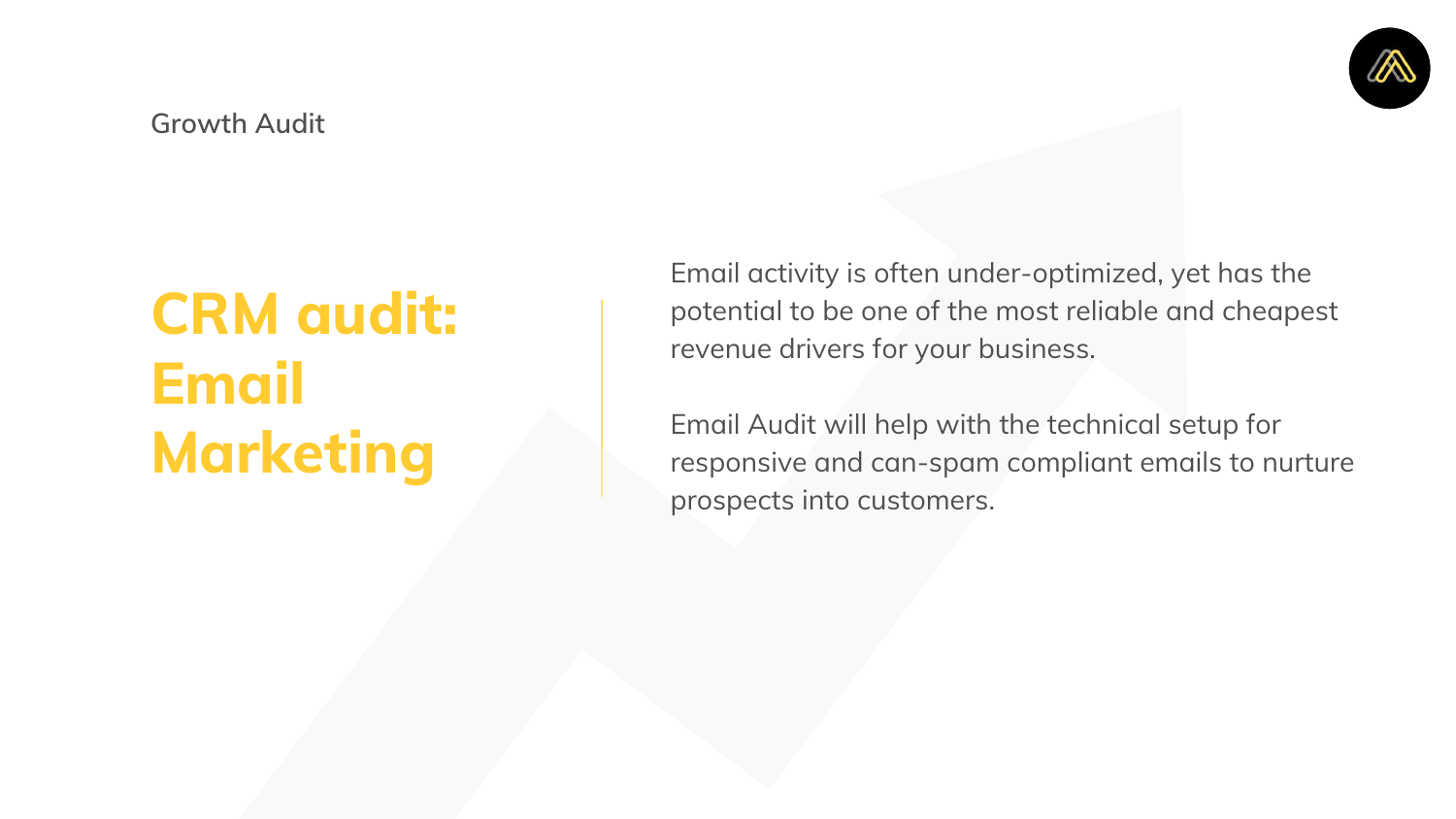## **Positioning**

Once the market and competition analysis are done, we figure out unique positioning and value propositions for your product and test different ideas across acquisition, retargeting, and re-marketing campaigns.

A well-positioned product with clear value propositions is bound to sell.



**Growth Strategy**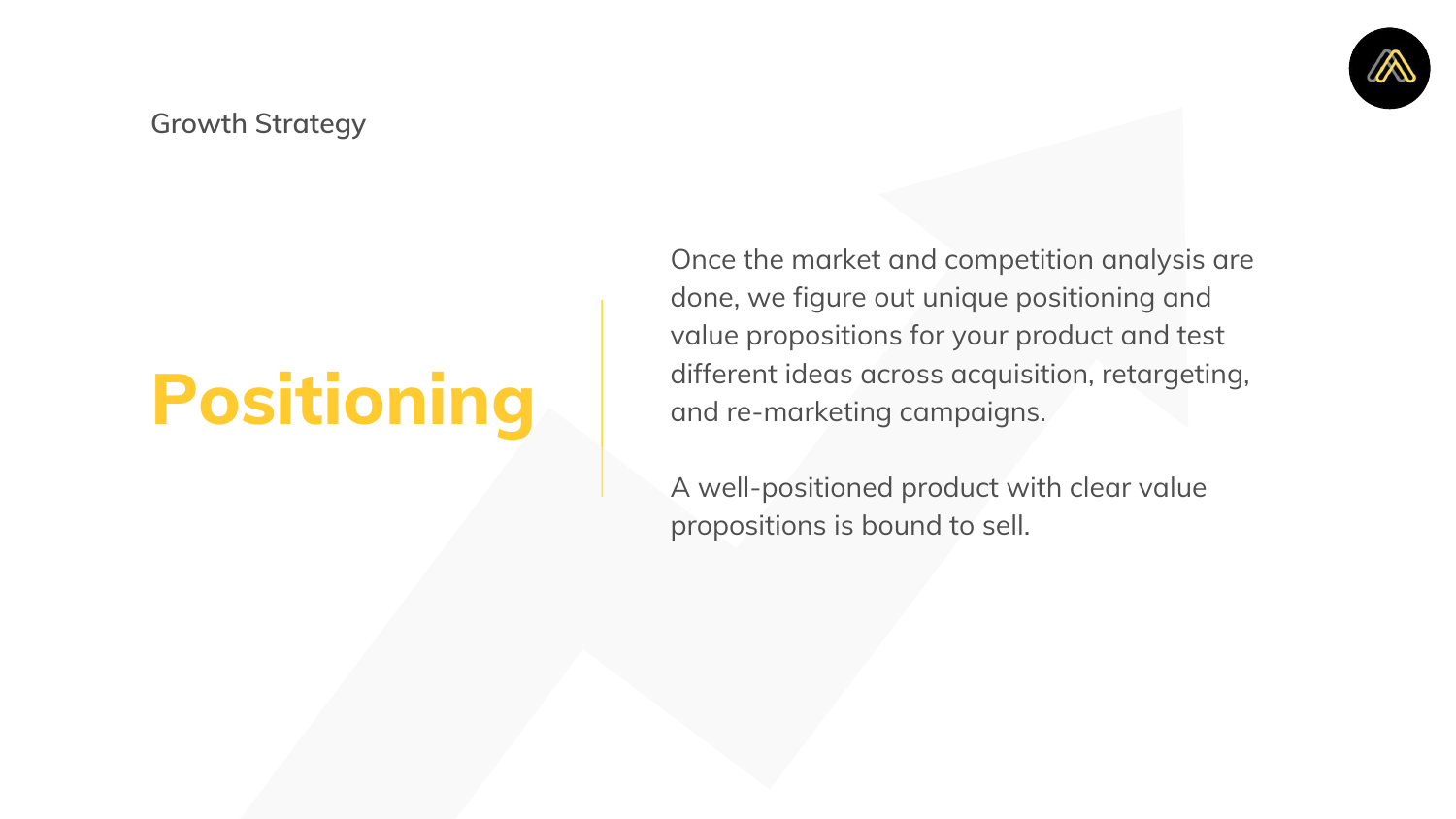## **Channel Selection**

A well-established growth strategy will help you pick the right growth "lane" for your company and decide whether your company will grow through paid acquisition, content, virality, or sales.

The right channel will help you scale sustainably without sacrificing time.



**Growth Strategy**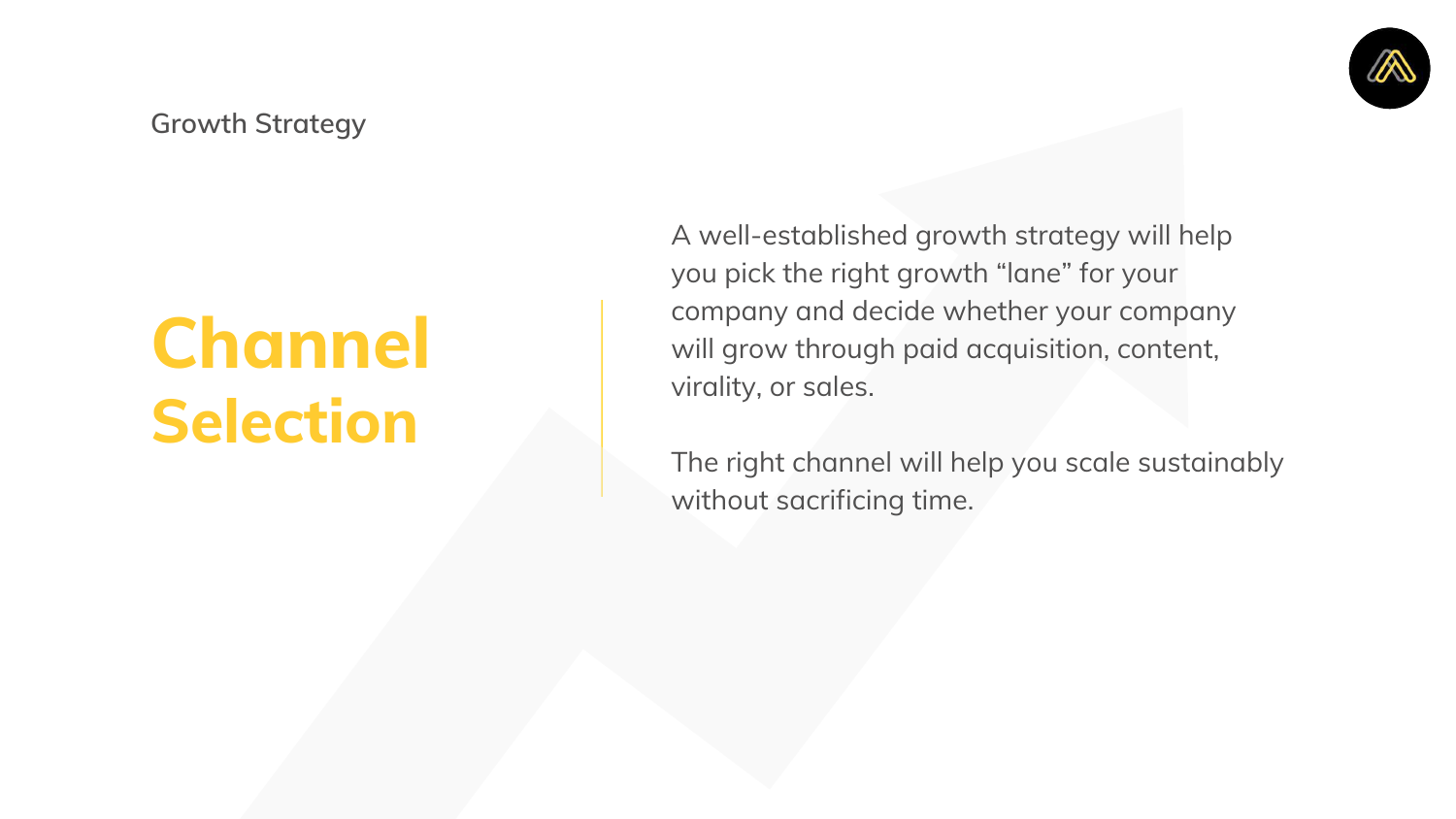As part of the sales funnel, we'll create acquisition loops that continuously convert, activate, and monetize new customers.

This entails identifying different stages of product awareness in the buying journey and strategizing tailored ad copies, landing pages, nurturing email sequences.



**Growth Strategy**

## **Funnel Strategy**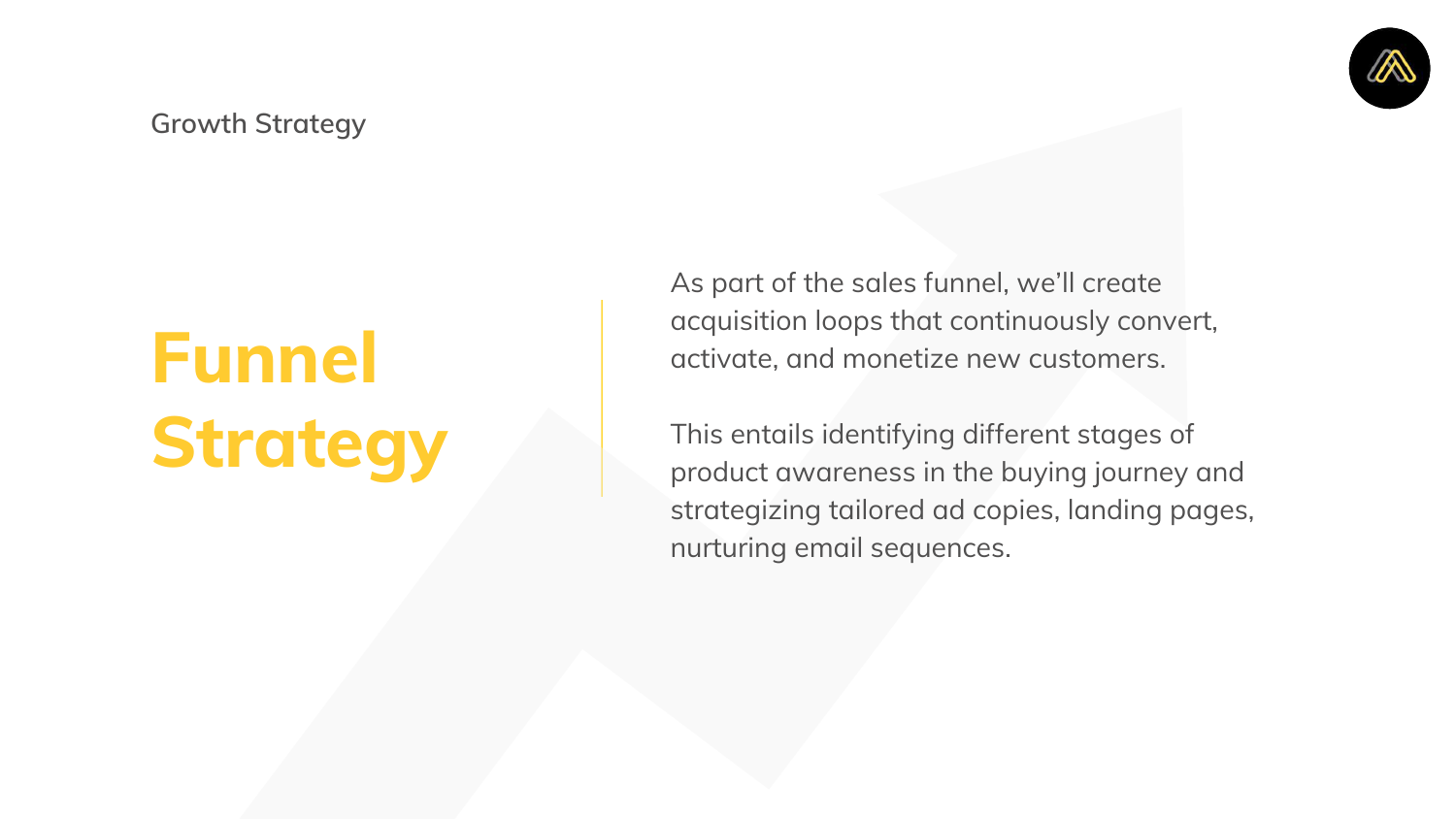### **Conversion Rate Optimisation**

Using a combination of industry best practices and tailored conversion rate optimization tactics, I will help you locate any friction points in the customer journey, and opportunities to understand your audience better.

It includes taking user surveys and feedback, fixing funnel leakages to streamline sales funnel, and improve conversion rates through statistically significant hypothesis testing.



#### **Growth Funnel**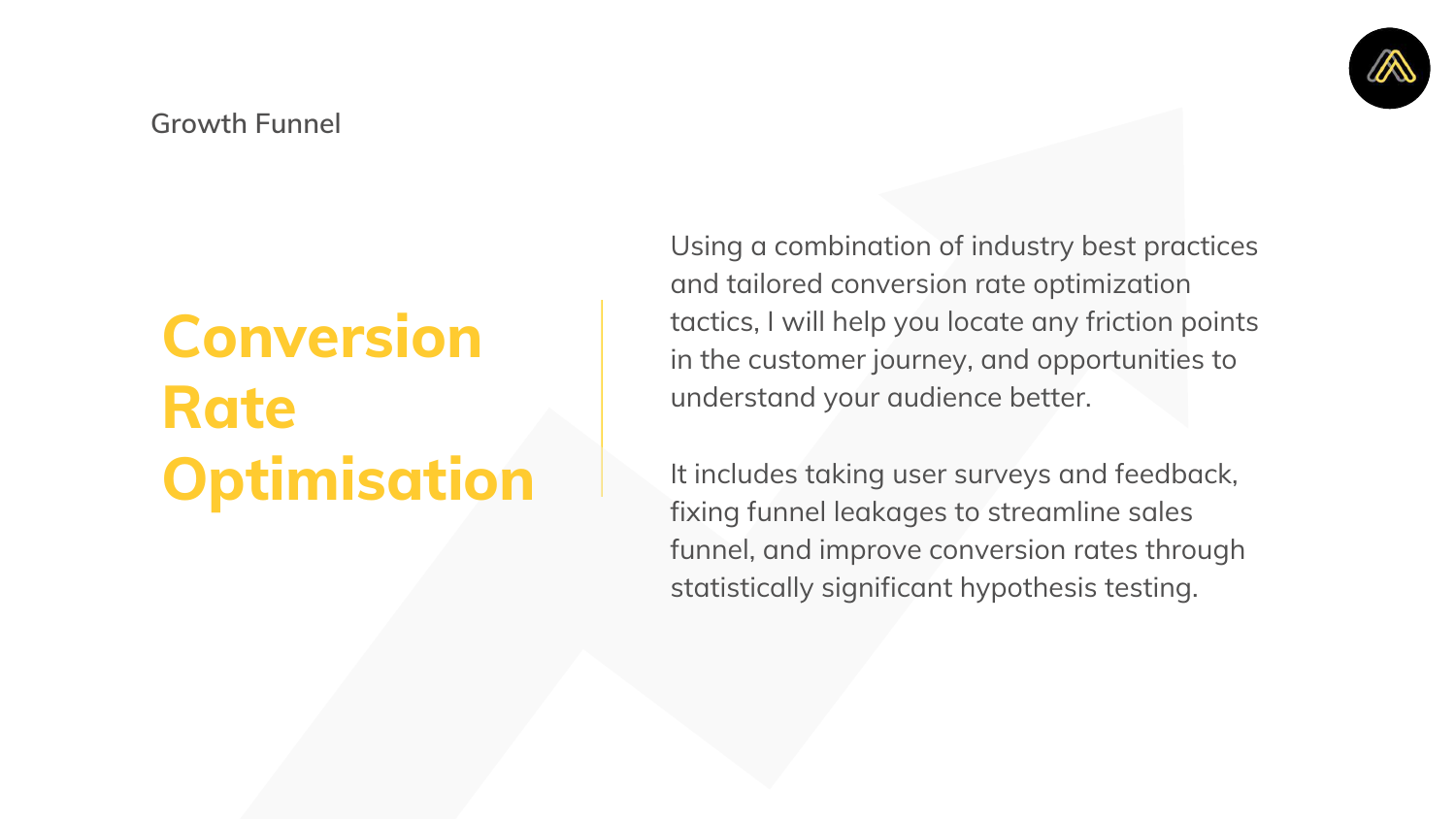#### **What sets the Growth Engine apart?**

- It is about driving demand and creating successful customers, instead of thinking only "top of the funnel"
- It combines the best of marketing and product expertise to give you a measurable, predictable and repeatable mechanism to grow
- I have used this growth engine for innumerable startups in the B2C eCommerce, B2C SaaS and small ticket B2B space and it has worked wonders all the time
- Typically it takes 90 days to start seeing significant results from your growth engine and if you don't like the service you can end the contract with no strings attached, whatsoever. No notice! No hard feelings!





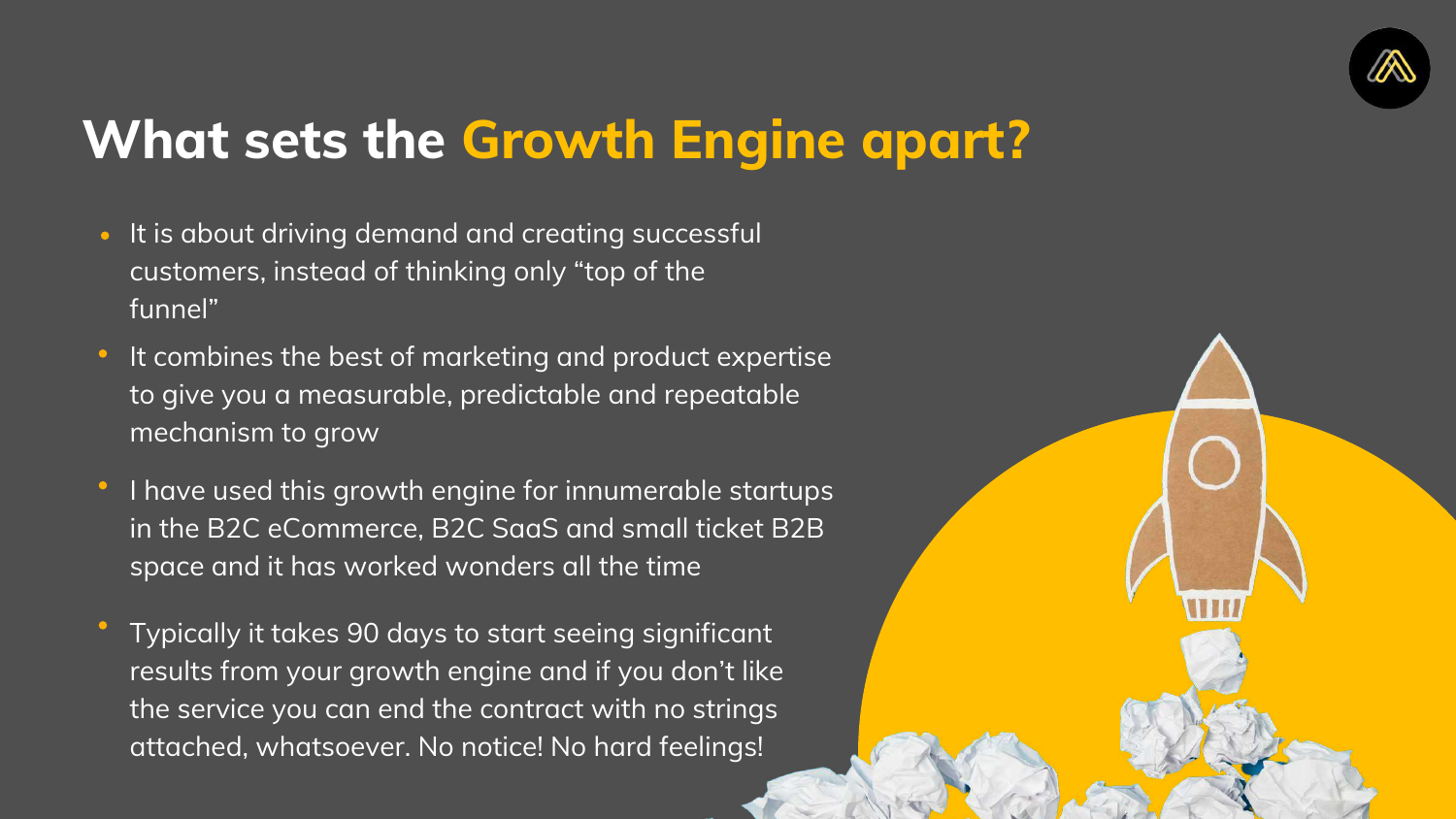#### **How to know if Growth Engine is right for you?**

- You have ambitious growth goals and you're willing to make some fundamental changes in your marketing to reach them
- You're looking for a long-term, strategic partner, and not just help with an individual campaign
- You have raised your seed or series A/B and are looking to scale
- You have a proactive tech team that can ship changes quickly



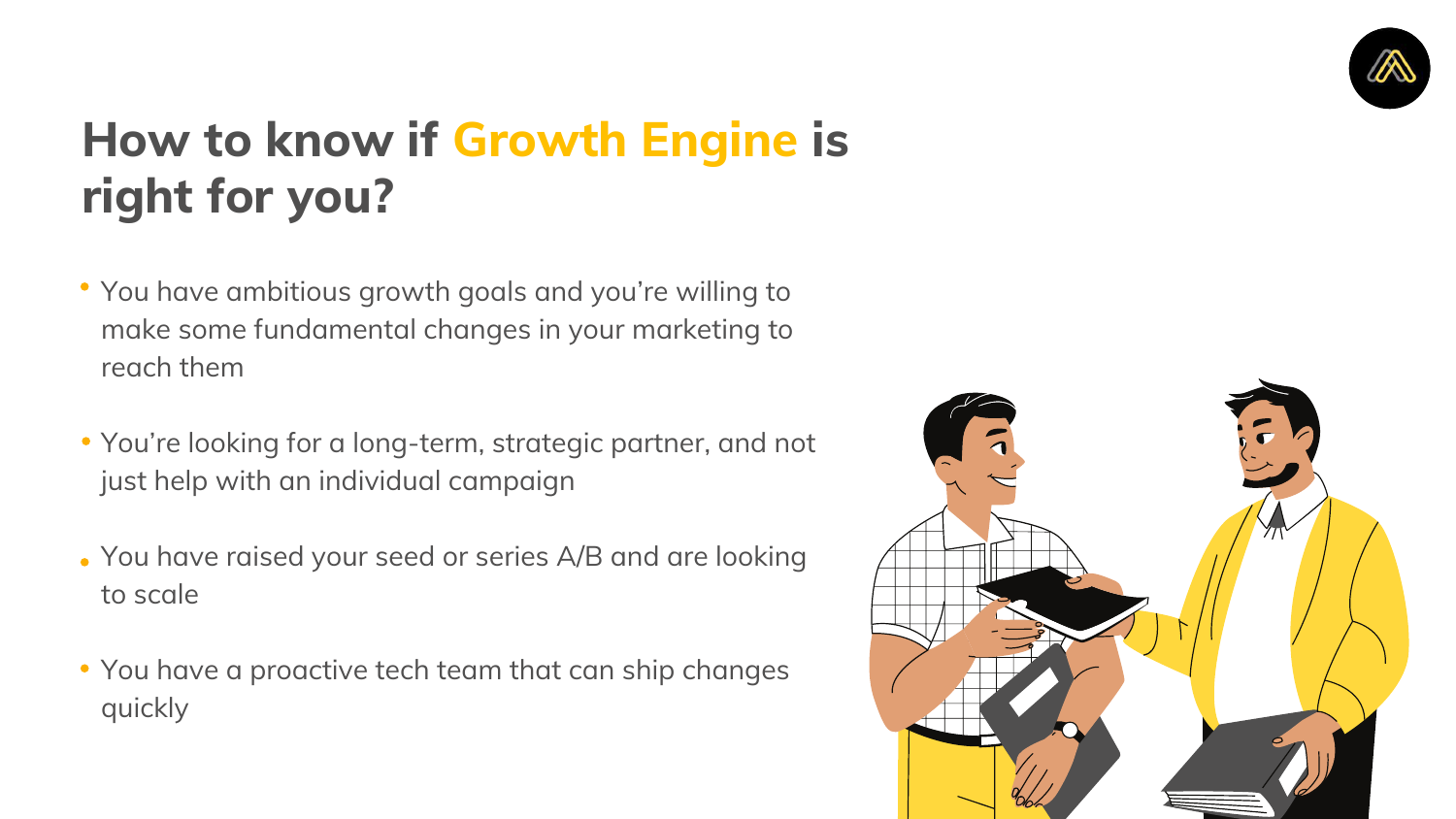

## **Companies I helped grow**

Having worked with companies that have turned into unicorns to companies that bootstrapped their way to scale, I see **advertisements as a cost of being boring.**

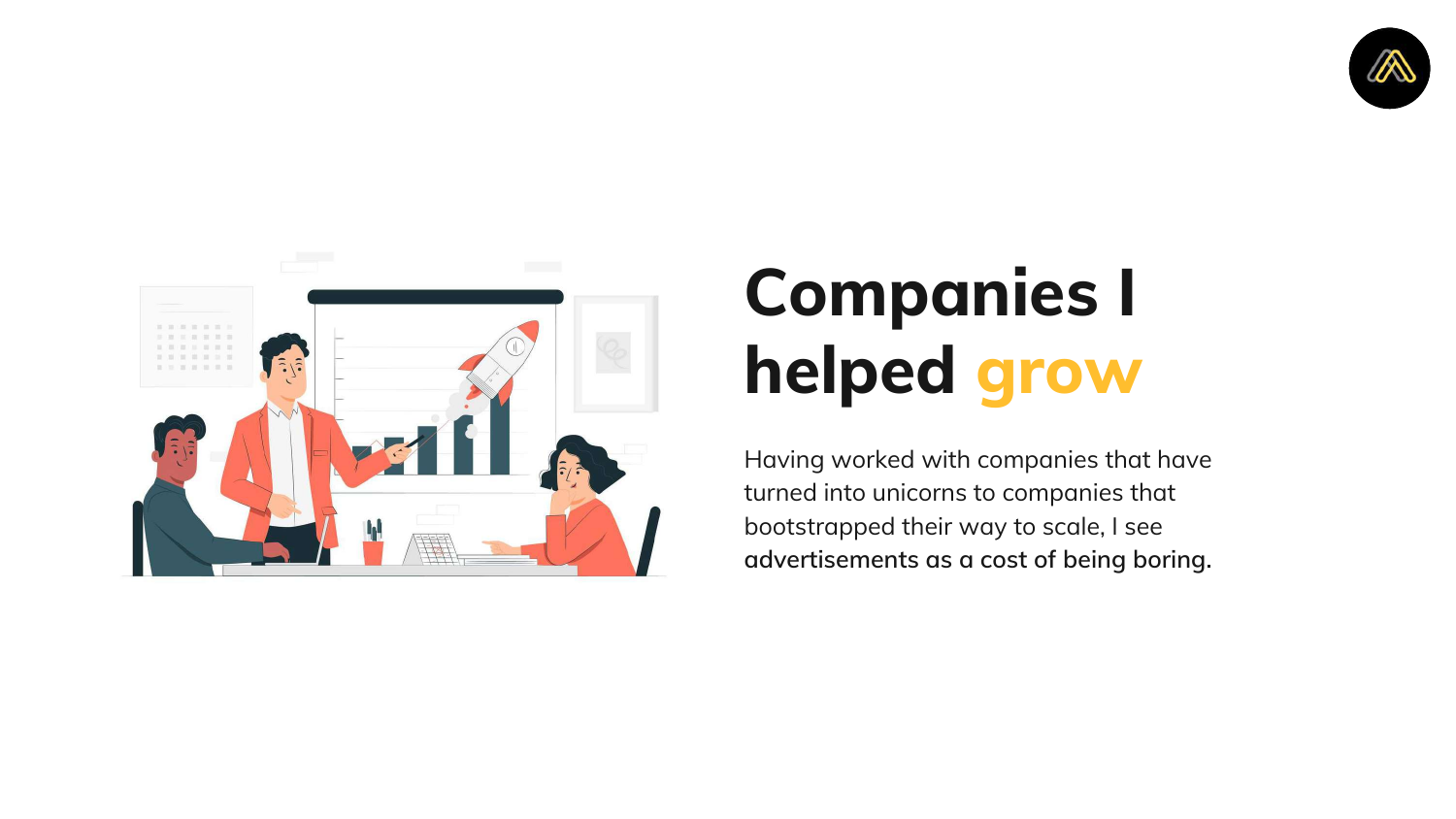

Revenue growth for **StayUncle** with improved UI-UX



Return on ads spend for **Aimil Pharmaceuticals** on Facebook



Increase in conversion rates for **BentChair** fixing review cart



Increase in organic traffic for **Spinny** in 3 months with the Skyscraper technique







Reduction in cost per conversion for **Planet Superheroes** with shopping campaigns



Y-o-Y sales growth for **eform2290.com** using search ads & conversion rate optimization.

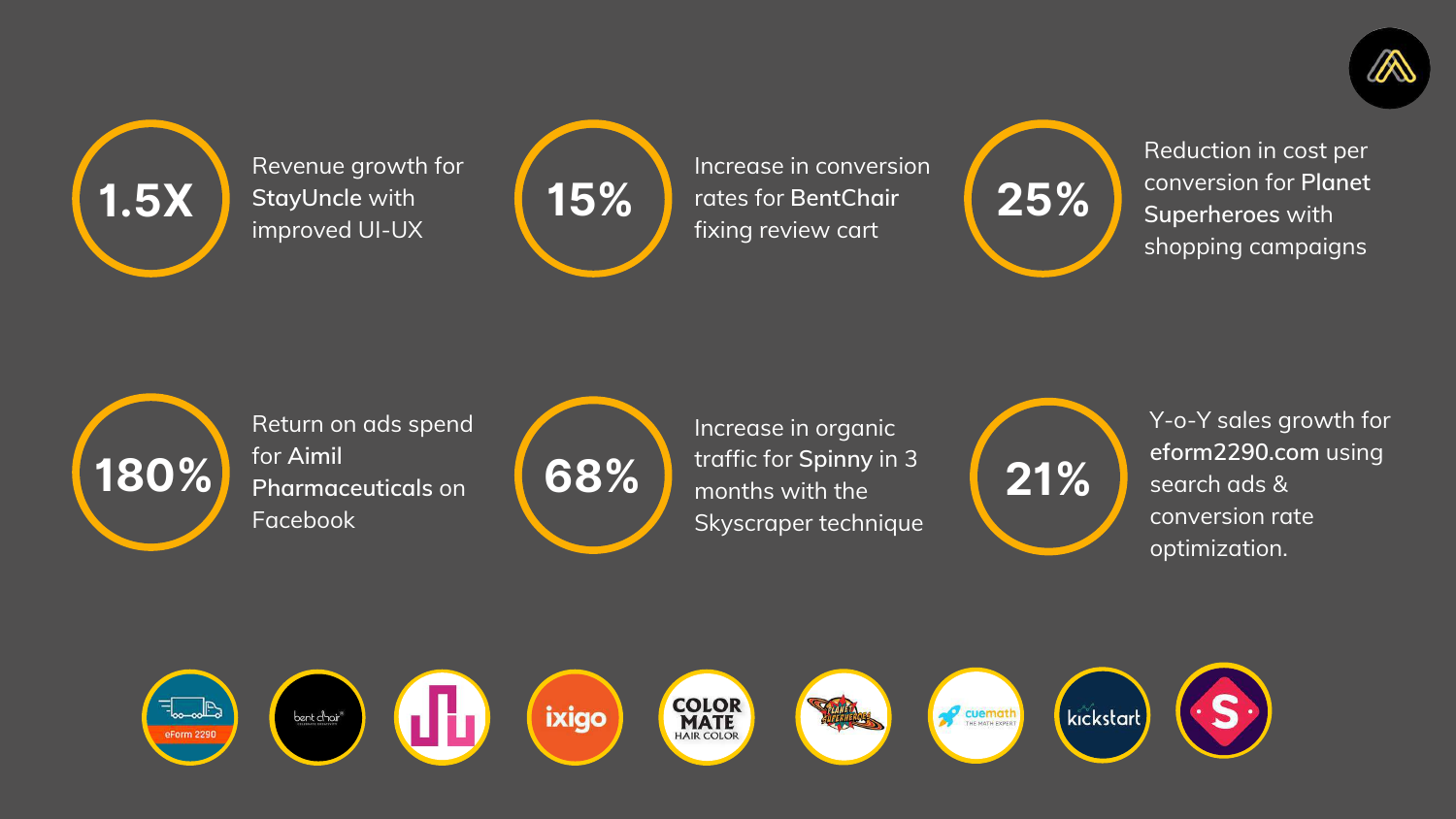"Ankit was one of the core members in the marketing team at Spinny. Always brimming with new ideas to implement, he is truly a growth marketer."



# **Neeraj Singh** CEO-Founder, Spinny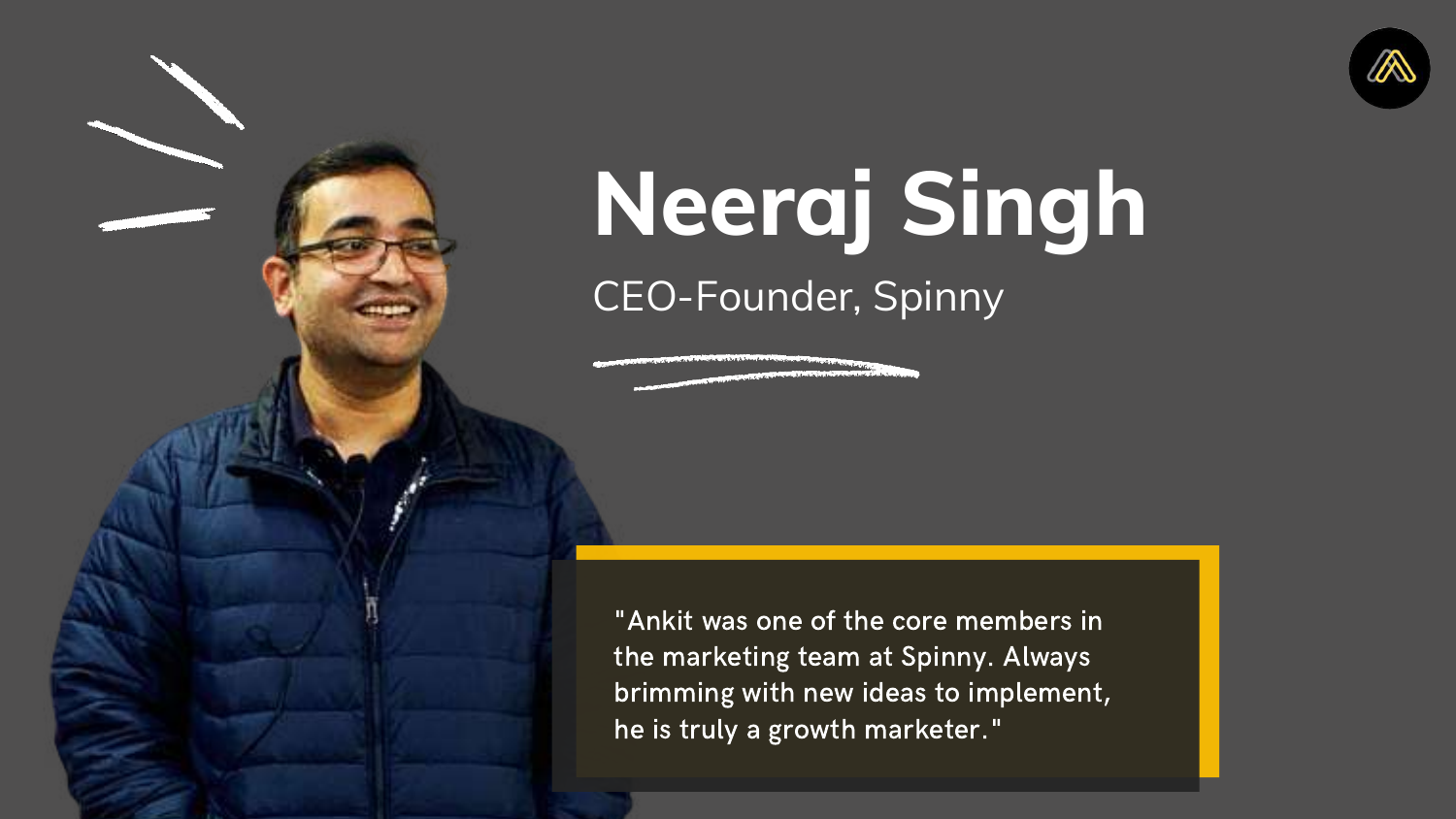"Ankit is super unconventional. His campaigns got us covered in many publications. His ideas are wacky but data driven."





# **Vikram Wadhawan** CEO, Maven Workforce